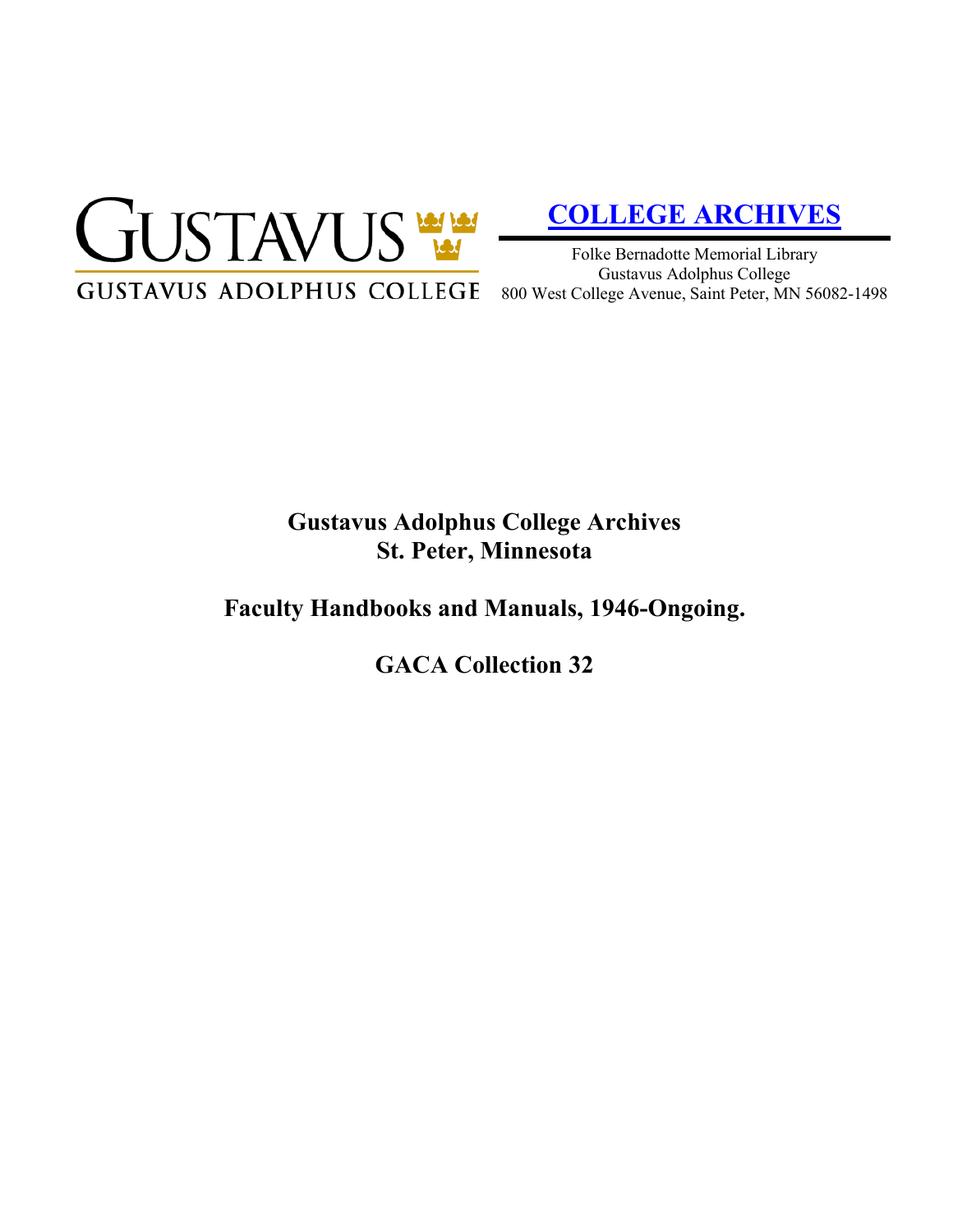### **Faculty Handbooks and Manuals, 1946-Ongoing. GACA Collection 32. 1 Records Center Carton and 2 Hollinger boxes.**

#### **ABSTRACT:**

The Faculty Handbooks and Manuals collection consists of materials starting in 1946. Although mostly complete, some dates are missing especially from the late 1940s and 1950s. Modern editions contain documents governing the College, a Faculty Manual, and a Faculty Handbook, as well as sections for faculty committees, general information, and various policies. The Dean of the College prepared the first handbook in 1946. After 1958, production shifted to the Committee on College and Faculty Publications. Later, the Committee on Faculty Activities oversaw creation of the handbook/manual. Amendments were made in part by a committee of the Faculty Senate, and the Faculty Secretary distributed revisions to replace outdated pages. Entire new manuals have been distributed occasionally.

#### **RESTRICTIONS:**

There are no restrictions on use of this collection for research purposes. The researcher assumes full responsibility for observing all copyright, property, and libel laws as they apply.

#### **COLLECTION CITATION:**

Faculty Handbooks and Manuals, 1946-Ongoing. GACA Collection 32. Gustavus Adolphus College Archives, St. Peter, Minnesota.

#### **PROCESSED BY:**

Edith "Edi" Thorstensson processed this collection during the 1980s. Jeff A. Jenson provided additional processing and developed the finding aid in December 2007.

#### **SUBJECT HEADINGS:**

Gustavus Adolphus College--Faculty--Handbooks, manuals, etc.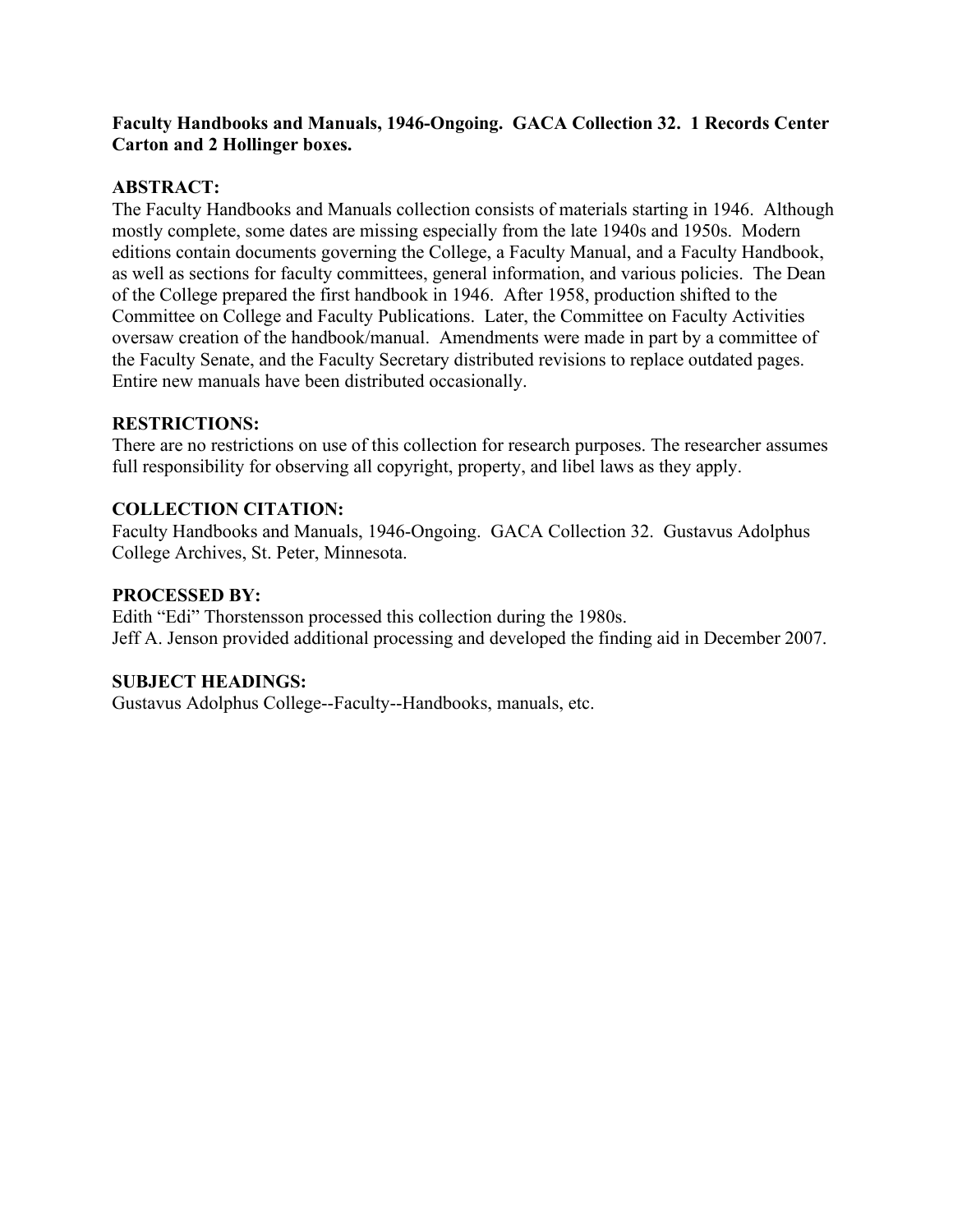| <b>GACA Collection 32</b>                                         | <b>Box</b>     | <b>Folder</b>  |
|-------------------------------------------------------------------|----------------|----------------|
| Faculty Handbook, 1946                                            | 1              | 1              |
| Faculty Handbook, 1948                                            | $\mathbf 1$    | $\overline{2}$ |
| Faculty Handbook, 1949                                            | $\mathbf{1}$   | 3              |
| Correspondence, Albert G. Swanson and Edgar M. Carlson regarding  | $\mathbf{1}$   | $\overline{4}$ |
| a faculty handbook, May 1958                                      |                |                |
| Faculty Handbook, 1959                                            | $\mathbf{1}$   | 5              |
| Faculty Handbook, 1963-64                                         |                | 6              |
| Faculty Handbook, 1964-65                                         | 1              | 7              |
| Faculty Handbook, 1965-66                                         | 1              | 8              |
| Faculty Handbook, 1967-68                                         | 1              | 9              |
| Faculty Handbook, 1969-70                                         | 1              | 10             |
| Faculty Handbook, 1970-71                                         | $\mathbf{1}$   | 11             |
| Faculty Handbook, 1971-72                                         | 1              | 12             |
| Faculty Handbook, 1972-73 (Includes proposed revision)            | $\mathbf{1}$   | 13             |
| Faculty Handbook, Revisions Only, 1973-74                         | 1              | 14             |
| Faculty Handbook, 1974-75                                         | 1              | 15             |
| Faculty Manual, 1975-76                                           | 1              | 16             |
| Faculty Manual, 1976-77                                           |                | 17             |
| Faculty Manual, 1977-78                                           | $\mathbf{1}$   | 18             |
| Faculty Manual, 1978-79                                           | 1              | 19             |
| Faculty Manual, 1979-80                                           | 1              | 20             |
| Faculty Manual, 1980-81                                           | 1              | 21             |
| Faculty Manual, 1981-82                                           | 1              | 22             |
| Faculty Manual, 1982-83                                           | $\mathbf{1}$   | 23             |
| Faculty Manual, 1983-84                                           | 1              | 24             |
| Faculty Manual, 1984-85                                           | 1              | 25             |
| Faculty Manual, 1985-86                                           | 1              | 26             |
| Faculty Manual, 1986-87                                           | 1              | 27             |
| Faculty Manual, 1987-88                                           | 1              | 28             |
| Faculty Manual, 1988-89                                           | $\mathbf{1}$   | 29             |
| Faculty Manual, 1989-90                                           | $\mathbf{1}$   | 30             |
| Faculty Manual and Handbook, 1990-91                              | 1              | 31             |
| Faculty Manual and Handbook, 1991-92                              | 1              | 32             |
| Faculty Manual and Handbook, 1992-93                              | $\mathbf{1}$   | 33             |
| Faculty Manual and Handbook, 1993-94                              | 1              | 34             |
| Faculty Manual and Handbook, 1994-95 (Includes All-College        | $\mathbf{1}$   | 35             |
| Policies, 1994)                                                   |                |                |
| Faculty Book, 1995-96 (Includes Institutional Review Board Policy | $\mathbf{1}$   | 36             |
| for Human Subjects Research, August 1995 and other                |                |                |
| Miscellaneous Papers)                                             |                |                |
| Faculty Book, 1996-97                                             | $\mathbf{1}$   | 37             |
| Faculty Manual and Handbook, 1997-98                              | $\overline{2}$ | $\mathbf{1}$   |
| Faculty Book, 1998-99 (Includes diskettes, IRB, and All College   | $\overline{2}$ | $\overline{2}$ |
| Policies)                                                         |                |                |